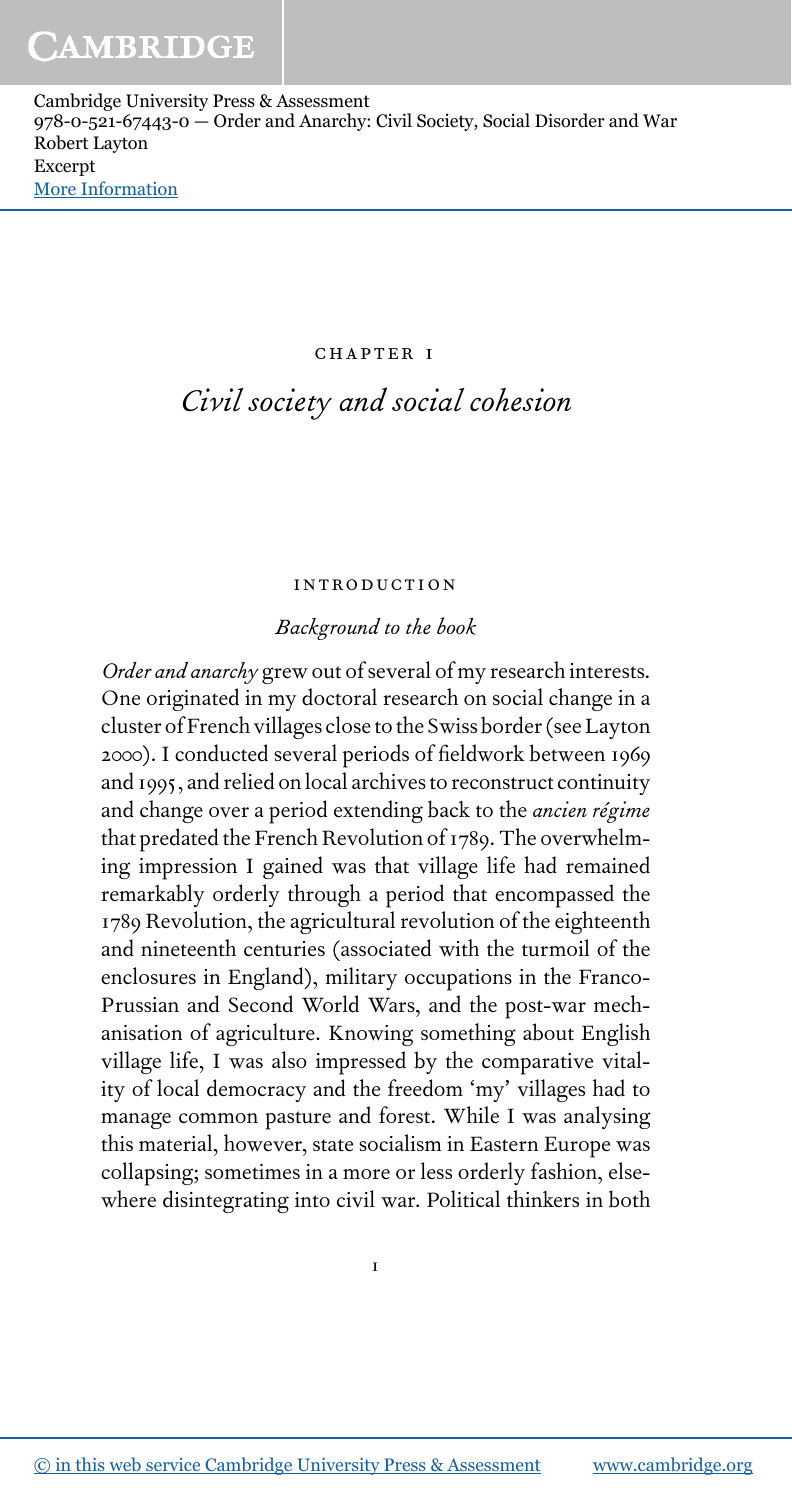# 2 *Order and anarchy*

Eastern and Western Europe saw the creation of 'civil society' in the Eastern bloc as the key to future political stability, and believed this would be facilitated by the development of a market economy. Through my involvement in the World Archaeological Congress, I also learned about the civil disorder in northern India that surrounded the 1992 destruction of the mosque at Ayodhya, which Hindu fundamentalists claimed stood on the site of a Hindu temple marking the birthplace of the culture hero Rama. The World Archaeological Congress met in India on the second anniversary of the mosque's destruction, and plans to debate the role of nationalist archaeologists in promoting the mosque's destruction were met by angry demonstrations. WAC deferred the debate and subsequently met in Croatia, where it was able also to examine the destruction of churches, mosques and other cultural property in the recent war between Serbia, Croatia and Bosnia (Layton, Stone and Thomas 2001). These experiences demanded a better understanding of the processes that sometimes allow society to change peacefully but at other times create violent conflict. Throughout the 1990s first-hand anthropological accounts of violence and civil war were accumulating, providing ways of investigating the topic in closer detail.

# *The argument*

*Order and anarchy* is a study of civil society, of the construction and breakdown of social order and of the role of violence in human social evolution. 'Anarchy' has two meanings. It is generally understood to refer to the breakdown of authority in society, leading to social disorder. For Kropotkin and his fellow anarchists in later nineteenth-century Russia, however, it referred to the freedom of local communities to organise their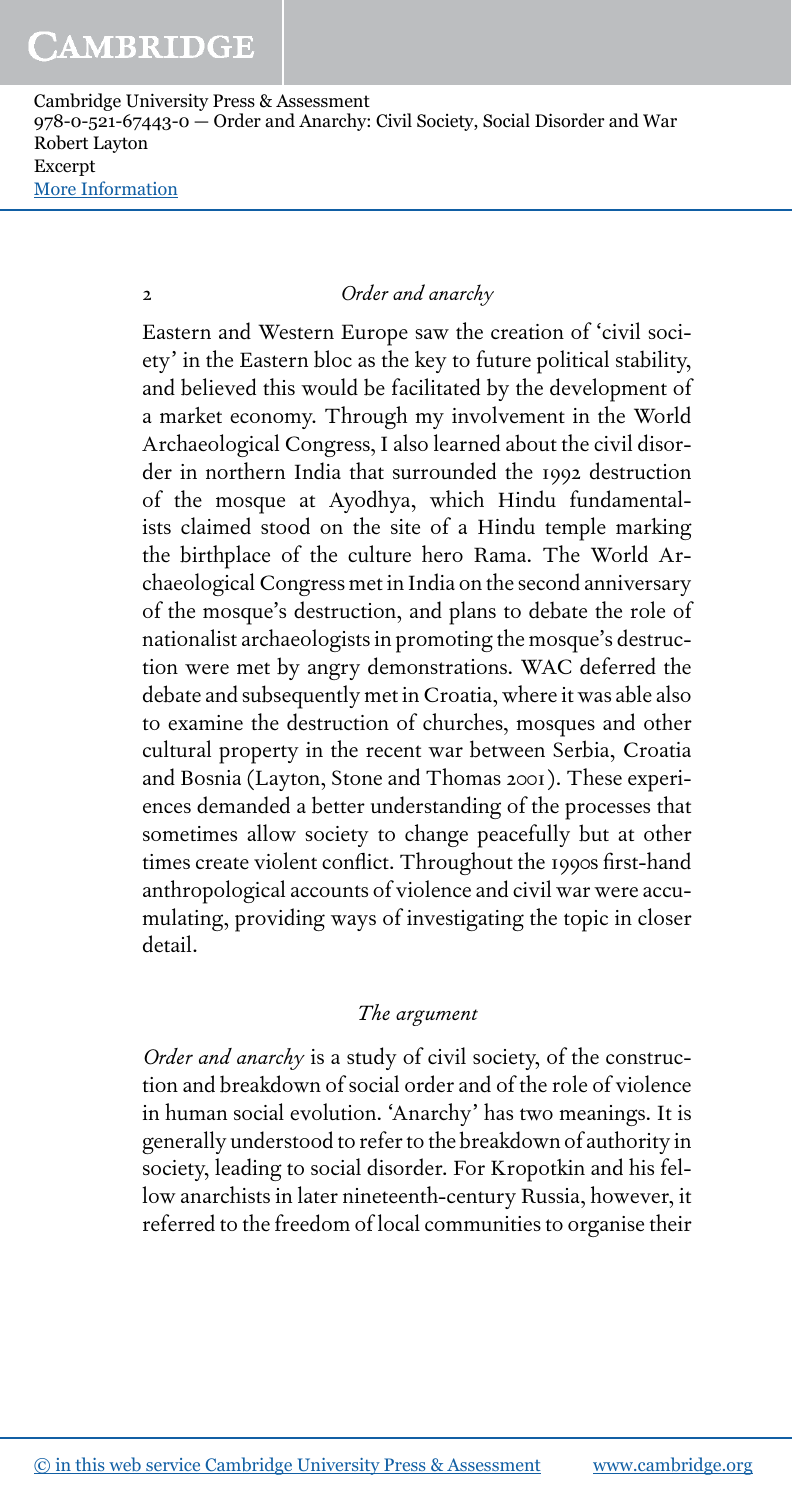## *Civil society and social cohesion* 3

lives through voluntary co-operation, the essence of civil society. Kropotkin actually visited the region in which my PhD research was conducted. He described how he drew inspiration from the voluntary associations he found among Swiss watchmakers: 'after a week's stay with the watchmakers, my views on socialism were settled. I was an anarchist' (Kropotkin 1972: 4). These opposed meanings reappear in recent debates about the definition of civil society. It is arguable whether the term 'civil society' can be applied to the institutions through which people pursue self-help and mutual aid against the state; the term is frequently confined to those non-governmental institutions that contribute to good order in the state.

Chapter 1 argues against restrictive definitions of civil society. It suggests the term can usefully be defined simply as 'social organisations occupying the space between the household and the state that enable people to co-ordinate their management of resources and activities'. The chapter argues against the view, proposed by Ernest Gellner (1994), Adam Seligman (1992) and Keith Tester (1992), that the capitalist market economy is uniquely conducive to the creation of civil society. It shows that John Locke and Adam Ferguson, the originators of the concept of civil society in the seventeenth and eighteenth centuries, regarded civil society as much more widely applicable, associating it with social co-operation based on rational self-interest in all human societies. Historical and recent non-Western examples are given in support of Locke's and Ferguson's position. Civil society may support or it may undermine the unity of the nation state, depending on historical circumstances. Chapter 1 traces the origin of current, restrictive characterisations of civil society to the political agendas of those who debated the English agricultural enclosures that took place between the sixteenth and early nineteenth centuries. It argues that the currently popular usage of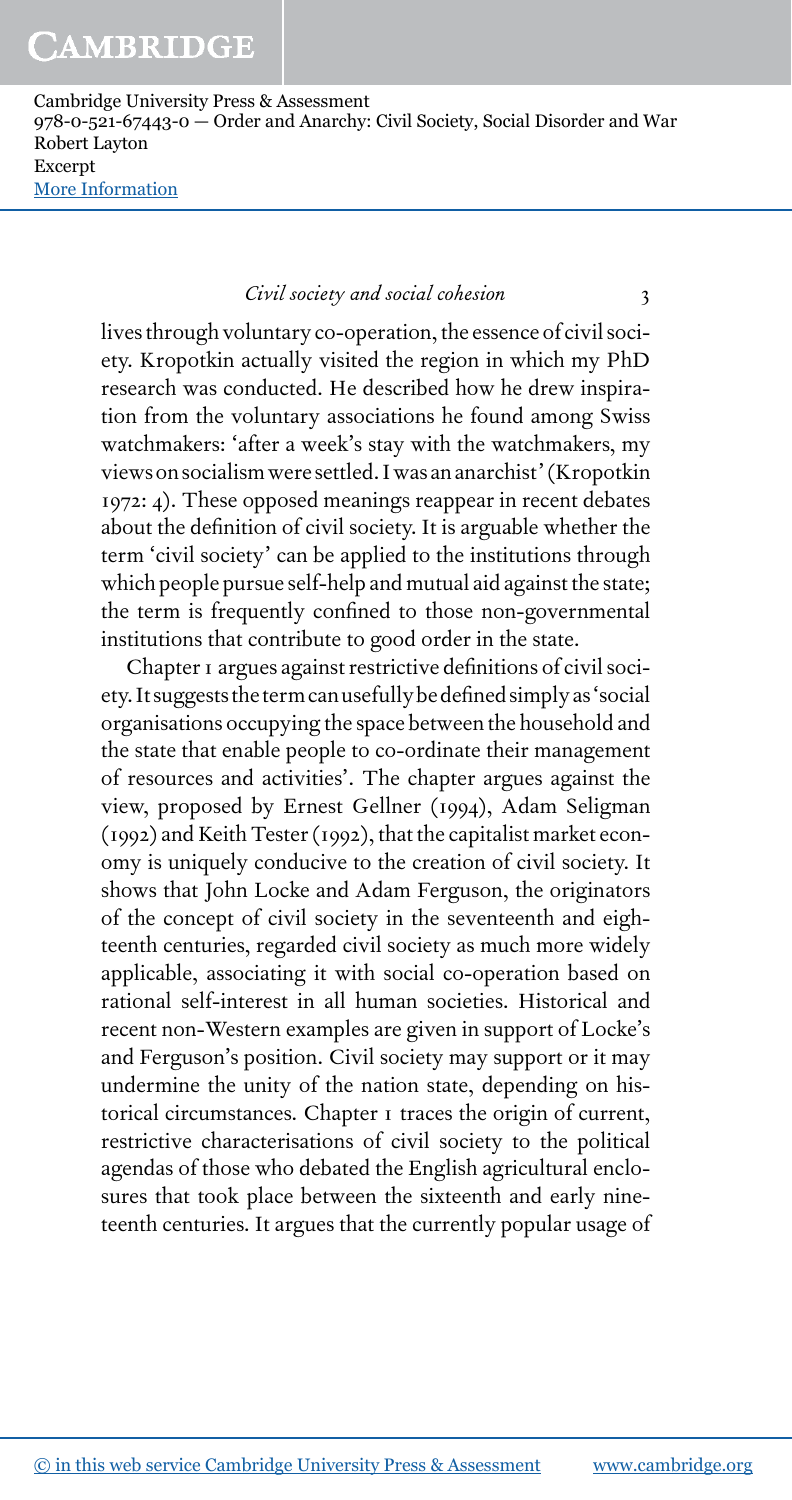#### 4 *Order and anarchy*

the term 'civil society' is unhelpful to the general understanding of social dynamics.

In the course of chapter 1, a number of salient theories are introduced. Locke and his contemporaries are located in the Enlightenment, when the divine right of kings was challenged, and philosophers encouraged rational debate concerning how human society should best be organised. During the seventeenth century it was common practice to draw a contrast between the complex, seemingly contrived societies of contemporary Europe and the supposed natural condition of humanity. The difficulty was that no one had much idea what that natural condition might have been. It was therefore generally viewed through the mirror of the type of society the author sought to promote: as perpetual war or innocent peace. A century later, writers such as Jean-Jacques Rousseau and Adam Ferguson had better anthropological accounts to draw on. The task of reconstructing the history of human society assumed greater interest with the geological revolution of the nineteenth century. Sudden understanding of the immense period over which humanity had existed led writers to place a series of intermediate stages between humankind's original condition and modern European society. Social evolution was held to move from the simple to the complex, and also from superstition to rationality. It was this beguiling equation that promoted more restrictive, idealistic notions of civil society. Contemporary small-scale societies were equated with the earlier stages in the universal process. The theory of evolution as progress was turned against English rural society during the enclosures, decisively shaping recent understandings of civil society. Even twentieth-century social scientists have found it difficult to shake off the notion that evolution is progressive. The sociologist Anthony Giddens, in rejecting evolutionary approaches, characterises them as seeking a mechanism of change that must be linked to a sequence of changes in which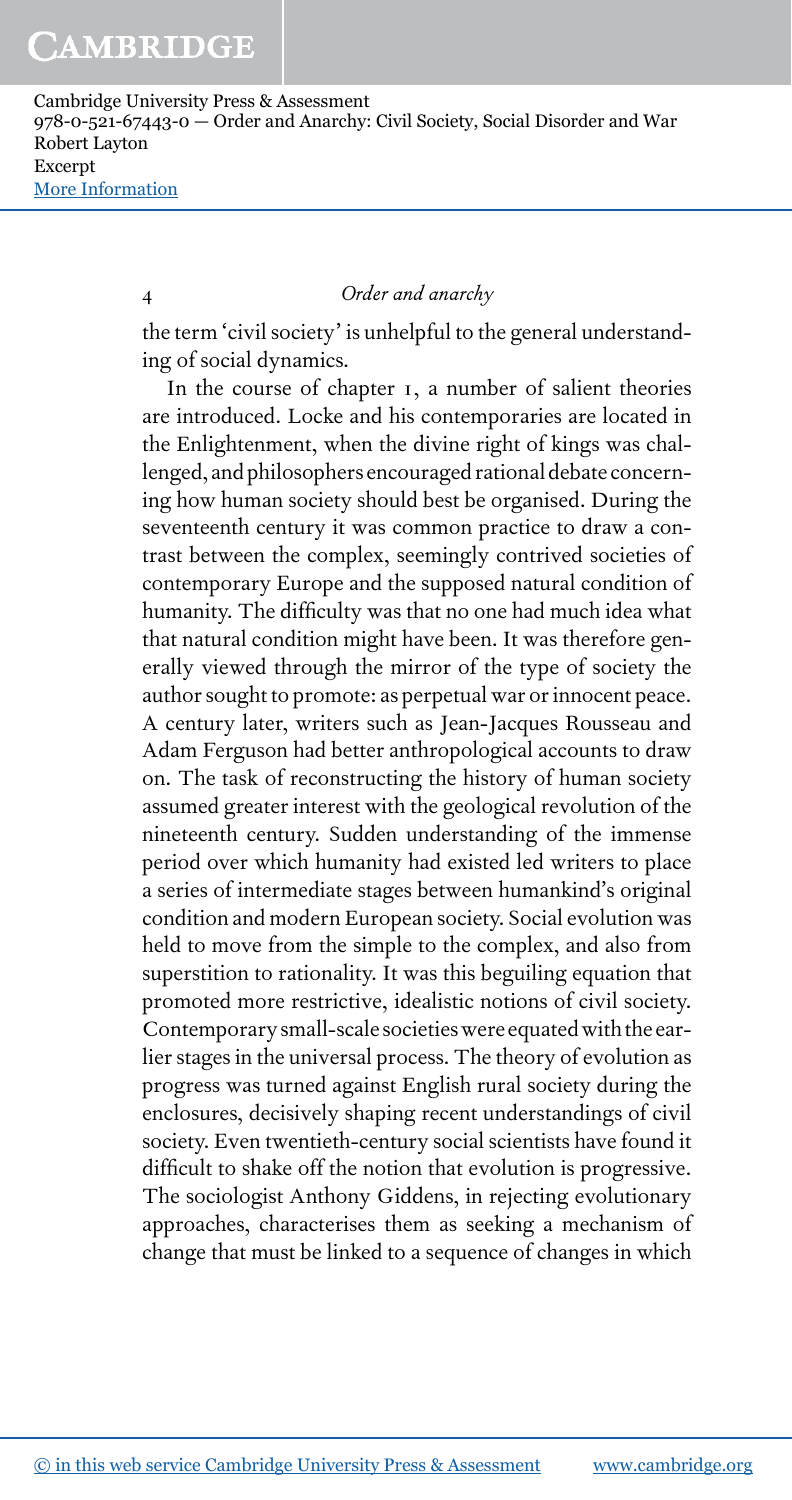### *Civil society and social cohesion* 5

types or aspects of social organisation replace each other across the whole spectrum of human history (Giddens 1984: 232).

This conception of evolution is utterly opposed to Charles Darwin's theory of natural selection, the theory that underpins biological scientists' approach to evolution. I shall argue that because Locke's work preceded the substantially misguided theory of evolution as progress, and because Ferguson stated it in an early and innocuous form, their ideas speak directly to current issues in Darwinian theory. Darwin argued that random variations between individuals in a population have different consequences for survival in a particular environment. Those individuals whose physiology or behaviour is best suited to the local environment will have a higher probability of surviving and producing viable children than will those bearing less appropriate variants. Adaptations are judged solely in relation to local conditions; no adaptation is universally 'better' or 'more evolved' than another. Even Darwin had difficulty grasping the inherent relativity of his model of natural selection and had to write to himself that 'I must not talk about higher and lower forms of life' (Trivers 1985: 32). If Darwinian hypotheses are applied to the analysis of human social behaviour they do not ask whether some forms of behaviour are intrinsically better than others, merely investigate how social strategies aid individuals' survival through social interaction in specific circumstances. After completing my PhD in 1971, I spent seven years in Australia working with Aboriginal communities. Traditional Aboriginal social life is adapted to survival in often harsh and unpredictable environments. I became interested in the work of socio-ecologists such as Bruce Winterhalder and Eric Alden Smith, who had used Darwinian theory to show how variations in human behaviour can be explained as adaptations to different environments and modes of subsistence. Socio-ecology offers a scientific explanation for uniformity and variation in the construction of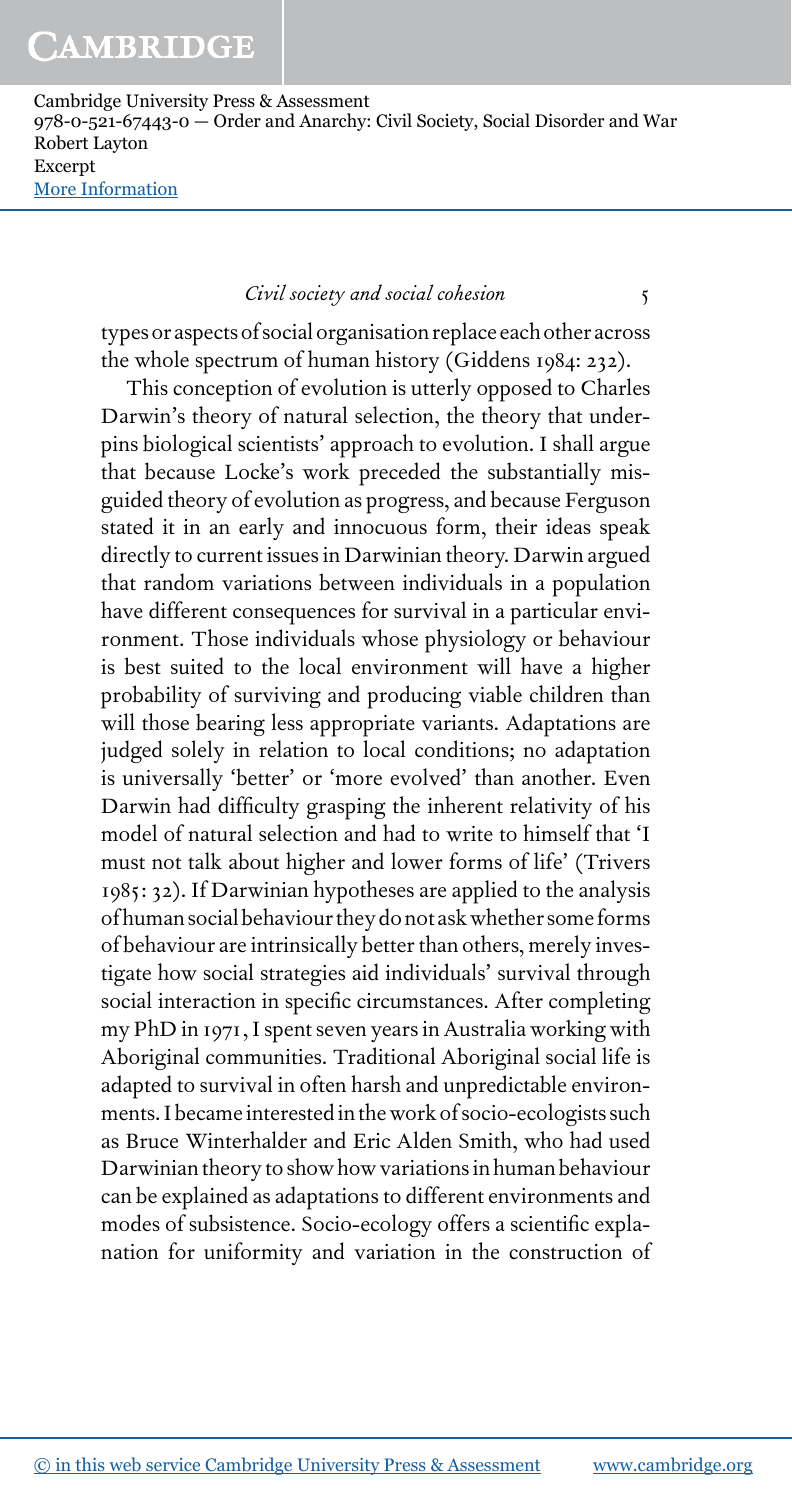#### 6 *Order and anarchy*

social relations and will be relied upon at several points in the following analysis.

Chapter 2, 'Self-interest and social evolution', explores ways of applying a Darwinian approach to human social evolution. Chapter 2 contends that John Locke was right to argue that rationality is not a prerogative of Western civilisation, but characteristic of behaviour even in the simplest forms of social organisation. Game theory provides well-established models for exploring the rationality of social interaction in small groups, and I outline such key concepts as non-zerosum games, the Prisoner's Dilemma, free-riding and ways of avoiding the Tragedy of the Commons.

The natural human condition is not, as Thomas Hobbes had claimed, one of perpetual war. The first part of the chapter gives ethnographic examples of the ways in which social order can be sustained in self-governing local communities, ranging from ephemeral gold rush communities to long-established villages. The second part argues that, since the breakdown of social order cannot be attributed to a natural human anarchy breaking free as the state loosens its grip, a more sophisticated theory of social order is needed. It draws on Darwinian theory to represent the evolution of social strategies, and the environments in which they are put into action, as a form of adaptation. A simplistic Darwinian model, which focuses only on the interaction of an organism and its environment, turns our attention away from the way that the interaction of individuals of different species, or people in different societies, can have cumulative effects on the ecology of individual behaviour. Chapter 2 therefore also introduces the concept of evolutionary 'fitness landscapes' to represent the cumulative effects of social interaction.

Chapter 3, 'The breakdown of social order', argues that if social order is to persist it must be economically sustainable.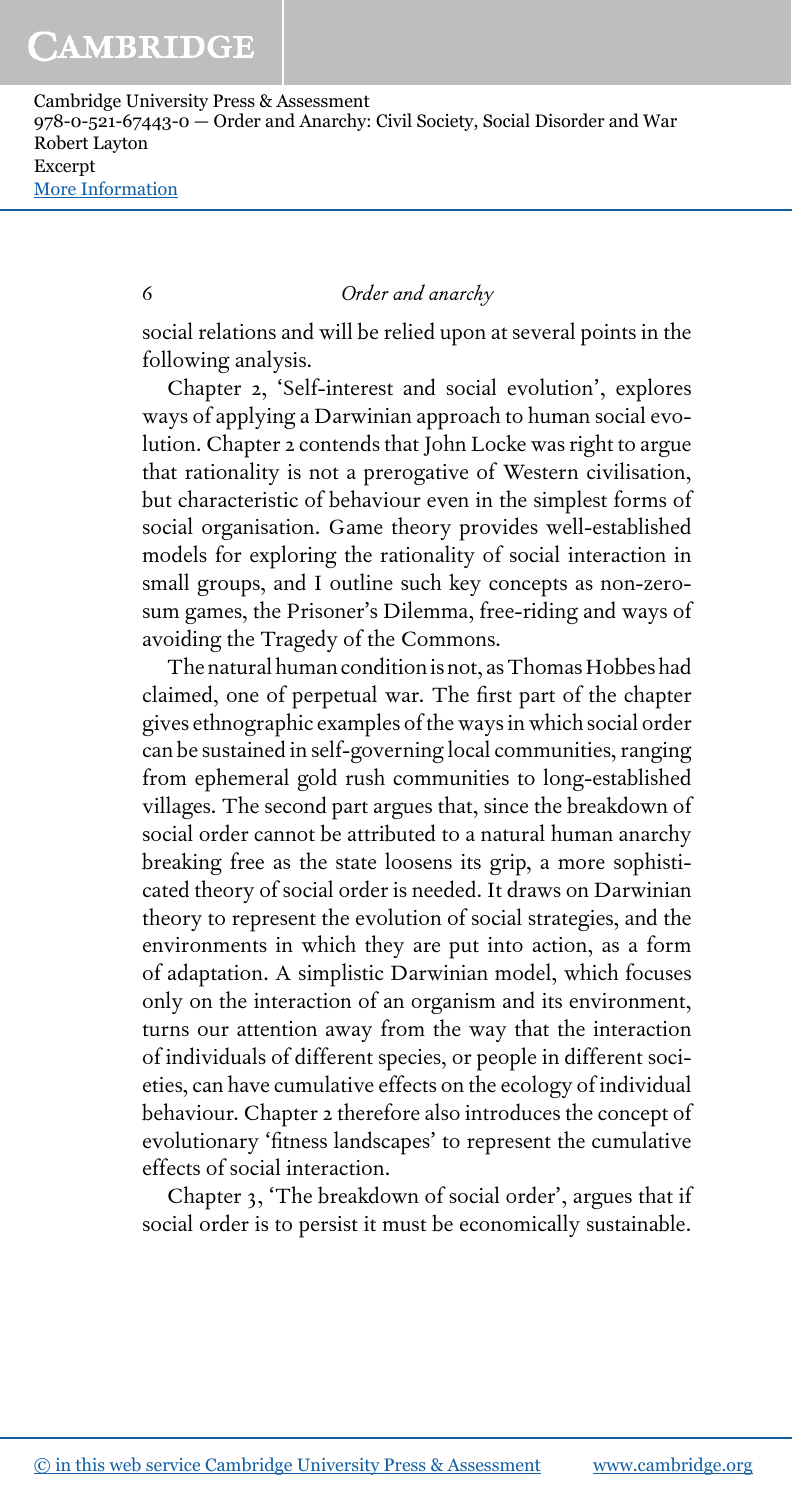## *Civil society and social cohesion* 7

Many recent ethnographic studies of social disorder implicate globalisation and 'structural adjustment' in the erosion of the nation state's ability to fulfil its social contract with citizens. Moreover, given the level of income created in the market economy and the state's limited ability to collect tax revenue, many Third World states cannot afford to sustain the bureaucratic government they inherited from the colonial era. Under such conditions, local civil society may offer better security. The existing social order breaks down when changes in the economic and social fitness landscape undermine the effectiveness of previously dominant social organisations and empower other strategies. Often these strategies already exist as part of the local cultural repertoire. They include adherence to kin and ethnic groups, feud and inter-ethnic violence. The distribution of force may drift away from the state to become concentrated in competing organisations within civil society.

The numerous cases of violent conflict in Europe, Africa and Asia during the 1990s seem to show that contemporary society is increasingly vulnerable to apparently mindless acts of destruction. Hobbes's pessimism appears justified. Chapter 4 looks carefully at this view, and criticises some of the more deterministic applications of Darwinian theory to human social behaviour. Evolutionary psychology, for example, argues that humans' capacity for social behaviour evolved during the time we were hunter-gatherers and has sometimes become inappropriate in the more complex societies of recent times. Some authors have even concluded that humans share a genetic disposition to violence with chimpanzees, and that culture provides an inadequate safeguard. Chapter 4 therefore looks at evidence for the evolutionary significance of human warfare. It argues that warfare and peacemaking are equally important in human social evolution. The chapter highlights common characteristics in tribal warfare and civil war within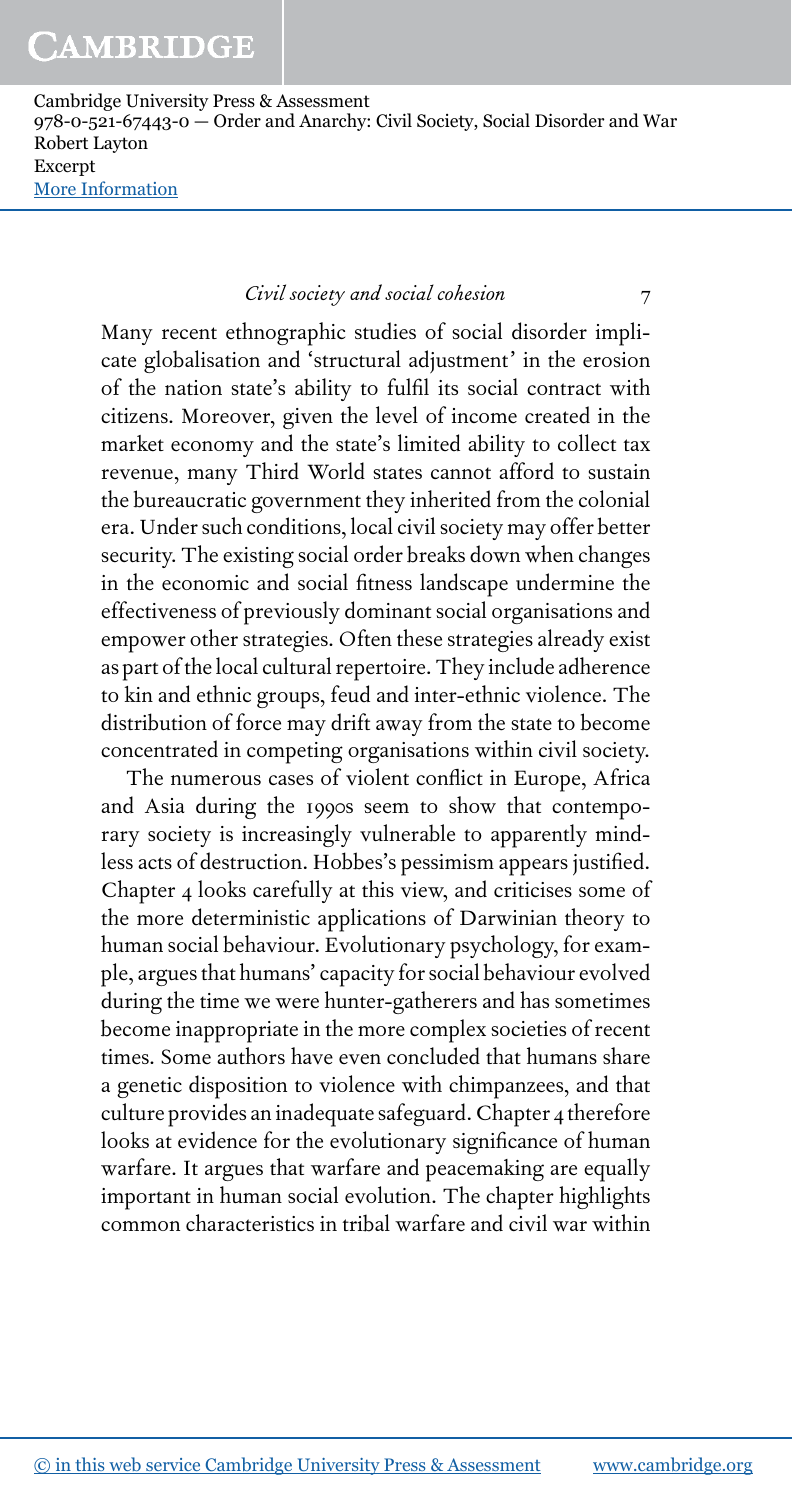# 8 *Order and anarchy*

nation states that arise from the pursuit of competing strategies in situations where resources are scarce, trust under threat yet the means to violence prevalent.

# *Characterising civil society*

In the work of influential recent writers such as Ernest Gellner (1994) and Adam Seligman (1992), the concept of 'civil society' is central to the analysis of stability and instability in the nation state. As the post-Second World War socialist regimes of Eastern Europe began to crumble, there was widespread optimism about the ability of people to come together to promote a common interest in self-determination, in democracy, through the medium of civil society. Western governments who aided the dismantling of socialism contended that a free market economy promoted self-reliance, and thus participation in civil society. The alleged absence of civil society under socialism was taken as proof of its intrinsic connection with capitalism. During the next few years, however, faith in the universal development of civil society was shaken by events such as the rise of ethnic nationalism in former Yugoslavia. Whether civil society could be said to exist in such cases was questioned. Relationships based on kinship and ethnicity appeared categorically opposed to those underpinning civil society; they seemed, in Adam Seligman's (1992) terms, primordial, not rational. A number of questions are therefore addressed in the first part of the chapter.

- How should 'civil society' be defined?
- Is civil society necessarily associated with a commercial economy (as Gellner and Seligman argue) or can it occur under different regimes (as Hann and White contend)?
- Does civil society necessarily tend to support or undermine the state?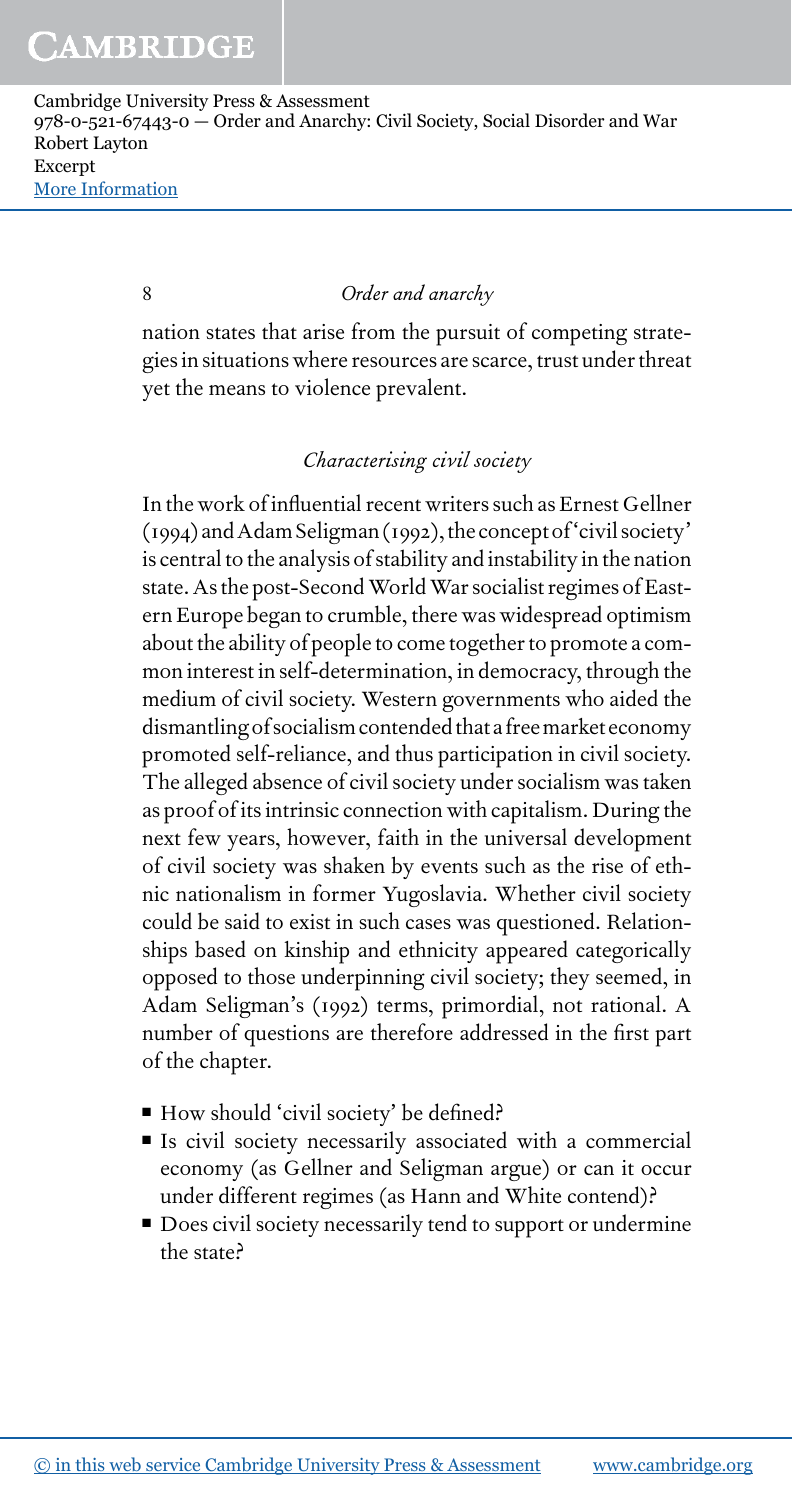## *Civil society and social cohesion* 9

In the second part of the chapter I review what John Locke  $(1632-1704)$  and Adam Ferguson  $(1723-1816)$  actually wrote about civil society, showing that they intended the concept to have much wider application than its current usage. The third part of the chapter therefore explores how the current, circumscribed and politically biased approach originated and how alternative, equally useful approaches have been marginalised.

The Enlightenment concept of civil society was first formulated by Locke (1960 [1689]) and Ferguson (1995 [1767]). During the mid-1980s, political scientists in both Eastern and Western Europe advocated creating a civil society in Eastern Europe as a way of pushing back the state (Hann 1990; Khilnani 2001). The fact that the concept of civil society was coined during the period when Western European society was undergoing the great transformation from feudalism to mercantile capitalism was considered decisive by analysts writing in the 1990s. Because the concept was invented at the time when the divine right of kings was challenged, and the new bourgeoisie pressed for the abolition of feudal social order, it was assumed that civil society itself was born at that time.

The anthropologist and political philosopher Ernest Gellner (who died in 1995) was a true child of the Enlightenment, convinced of the unique rationalism of European culture since the birth of mercantile capitalism. He grew up in Prague, but emigrated with his parents to England in 1939. After the fall of communism in Eastern Europe, he returned to Prague to promote the particular type of civil society associated with a market economy. According to Gellner, only a market economy ensures that contractual associations are sufficiently flexible and adaptive to create civil society (Gellner 1994: 100). Market society allows the individual to enter and leave specific-purpose, limited associations without elaborate blood ritual. (Gellner parodies the structure of traditional